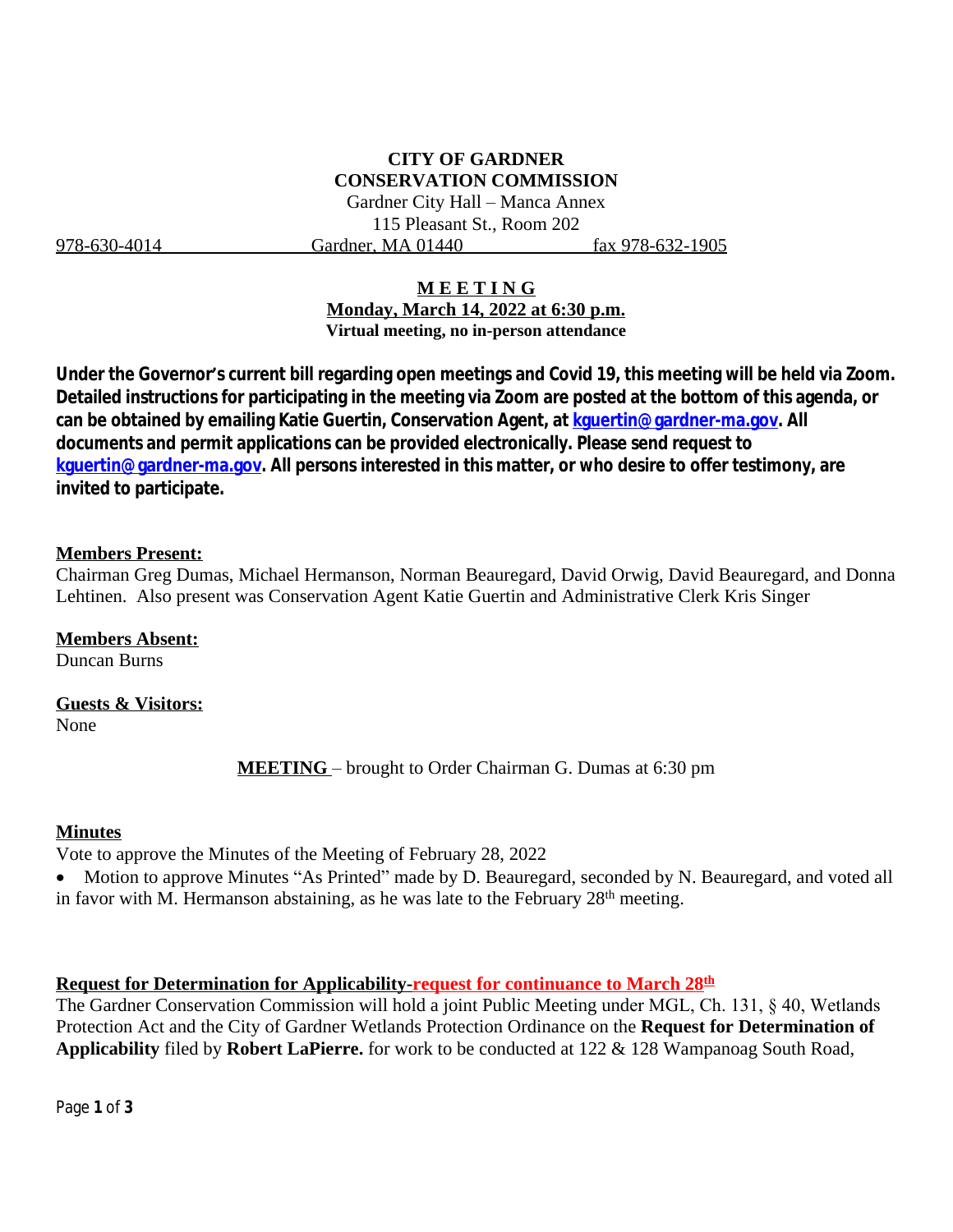Gardner, MA 01440 (W42-3-9 & W42-4-10). Proposed work consists of the removal of several potentially hazardous trees within 100 feet of a bordering vegetated wetland.

*Continued from 1/24/22, 2/14/22, 2/28/22*

- K. Guertin advised that the applicant is still awaiting news from the State.
- A Motion to continue the case to March  $28<sup>th</sup>$  was made by N. Beauregard, seconded by D. Orwig, and voted all in favor.

## **New Business**

## **Accounts**

 K. Guertin is working on the Bailey Brook Park Grant. There has been a filing fee for recording a document (\$115), but the grant money won't be in the account until June. Can she pay for that fee out of the Brooks Pharmacy account, as that money needs to be spent?

- G. Dumas questioned why the Commission has to pay for the fee since the City Solicitor is paid by the City.
- K. Guertin noted that an NDA was completed for the 1st Phase of the Bailey Brook project, so it does fall under the Commission. The grant money will be available to the City in the next Fiscal Year.
- D. Orwig pointed out that K. Guertin is in an awkward spot, but he is for the project as a whole.
- M. Hermanson voiced concern about the potential for more fees or recordings. K. Guertin advised that nothing more will need to be recorded before June 1<sup>st</sup>, when the grant money becomes available.
- A Motion to approve the \$115 to be taken out of the Brooks Pharmacy account was made by D. Orwig, seconded by D. Beauregard, and voted all in favor.

## **Heywood Hospital**

 N. Beauregard noted that a Gardner citizen approached him about earth being moved from the construction site at the hospital. He advised that the Trevor Beauregard, the City Planning Director, is not aware of who is moving of the soil. He also mentioned that they have made a mess of the road on site.

G. Dumas noted that a construction site should have at least a gravel exit for construction vehicles.

## **Upcoming Meetings**

March 14

**6:40 pm** A motion to adjourn was made by N. Beauregard. The motion was seconded by D. Lehtinen, and voted unanimously, all in favor.

*NOTICE: These Agenda items consist of items that are reasonably anticipated by the Chair to be discussed at the meeting and are specifically allowed to be discussed at the meeting. Not all items listed may in fact be discussed and other items not listed may also be brought up for discussion to the extent permitted by law.*

Katie Guertin is inviting you to a scheduled Zoom meeting.

Topic: Conservation Commission

Page **2** of **3**